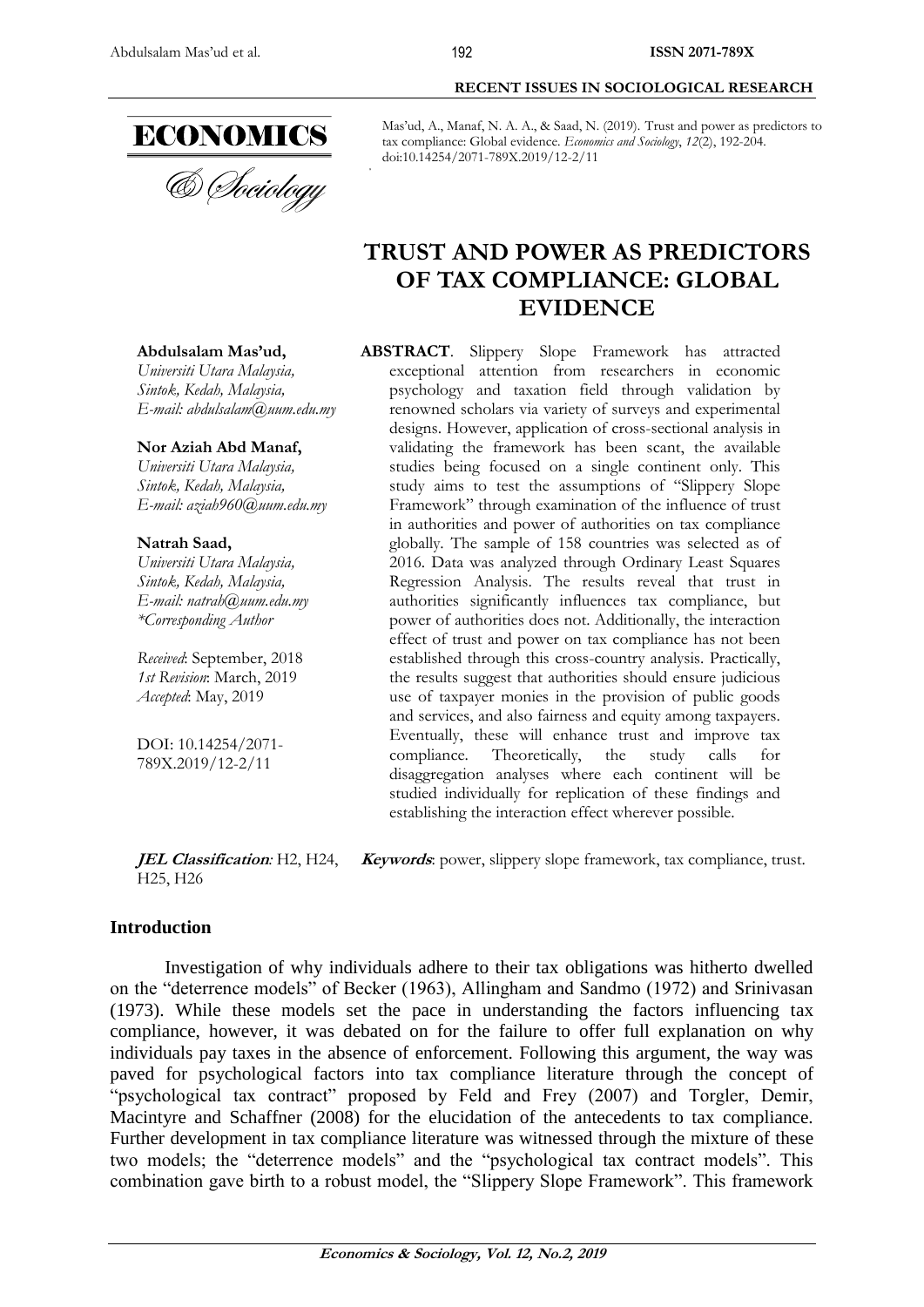was the outcome of the work carried out by Kirchler, Hoelzl and Wahl (2008). It explained that optimal tax compliance is achievable either through trust in authorities (voluntary tax compliance) or through power of authorities (enforced tax compliance) or an interaction between them.

Following these backgrounds, the central argument in this paper is the lack of comprehensive global evidence for cross-country analyses so that to provide global insights on the assumption of this framework. Earlier studies either centered on a single country, group of countries or at most a single component. European data in this regard was considered by (Benk & Dubak, 2011; Kastlunger, et al., 2013; Kirchler, et al., 2008; Kogler, et al., 2013; Pellizzari & Rizzi, 2014; Wahl, et al., 2010), while Asian experience was analyzed in (Andyarini, Subroto, & Subekti, 2019; Batrancea & Nichita, 2014; Faizal et al., 2017). A few studies that employed cross-country analyses were Mas' ud et al., (2015) and Mas'ud et al., (2014). However, these studies mainly focused on African states, hence, the need for global cross-country inference has motivated this paper. The global cross-country approach employed in this study will be novel in a number of ways. Firstly, the initial validation was mainly focused on Europe (Kastlunger, et al., 2013; Kirchler, et al., 2008; Kogler, et al., 2013; Pellizzari & Rizzi, 2014; Wahl, et al., 2010), later Asia (Andyarini, et al., 2019; Batrancea & Nichita, 2014; Faizal et al., 2017) and Africa (Mas' ud, et al., 2015; Mas'ud, et al., 2014; Ayuba, Saad & Ariffin, 2018), and subsequently South America (da Silva, Guerreiro & Flores, 2019). Evidence from other continents such Australia and North America are lacking, to the best of our knowledge. Even when it exists, the findings are country-specific. This study tends to present uniform results across countries globally. Secondly, there are cultural variations across countries and continents, hence, providing uniform global evidence could blend culture and take care of cultural differences between countries. Thirdly, a much smaller sample was used in the previous cross-country analysis (Mas' ud et al., 20142015). The largest number of the countries sampled under such methodology was 37, while in this study 158 countries were sampled, therefore, we expect to provide more robust results. Lastly, this robust result is expected to offer insights on universal applicability of the framework since it was tested using global cross-country data.

Following these arguments, the objective of the study is twofold. First, it attempts to test the assumptions of the framework using cross-country data with a larger sample and from the global perspective. Second, the study examines the interaction effect of trust in authorities and power of authorities in explaining tax compliance using a large sample.

In attaining such objectives of the study, the paper is divided into five parts, with this part as an introduction. The second part is the review of previous studies with empirical evidence on "Slippery Slope Framework". The third part covers methodology and methods, while the fourth part focuses on analysis results. The last part presents conclusions, implications as well as recommendations for future research.

# **1. Literature review**

Tax compliance has been defined by Jackson and Milliron (1986) as reporting all income, tax liabilities, and tax payments to the relevant tax authorities through the application of relevant tax laws, regulations, and tax orders. Voluntary tax compliance is considered as the "timely filing and reporting of required tax information, the correct self-assessment of taxes owed and the timely payment of those taxes without enforcement action" (Silvani & Baer, 1997, p. 11). While taxpayers usually pay taxes without enforcement action under voluntary tax compliance, enforced tax compliance is the one in which taxpayers pay their taxes due to fear of either being detected or audited.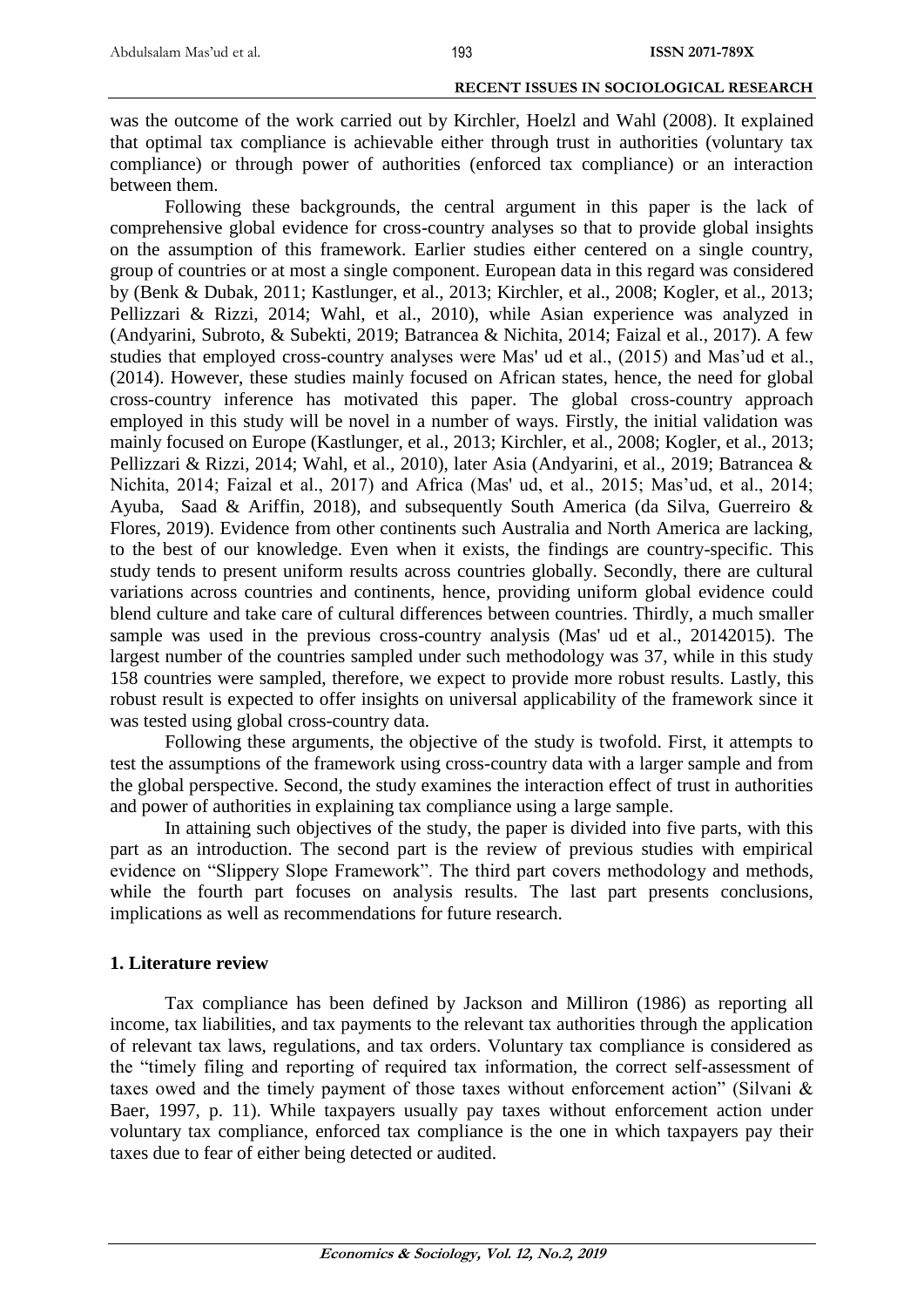While taxpayers pay tax through voluntary or enforcement compliance, the earlier deterrence tax compliance models such as those of Allingham and Sandmo (1972) and Srinivasan (1973) fail to explain why taxpayers pay the tax without enforcement actions (Torgler, 2002, 2003). Consequently, the concept of psychological tax contract was introduced to explain why taxpayers pay taxes even without deterrence measures (Feld & Frey, 2007; Torgler, Demir, Macintyre, & Schaffner, 2008). To integrate the deterrence and psychological factors for better understanding of drivers of tax compliance, Slippery Slope Framework was introduced through a conceptual analysis which provides robust explanation (Kirchler, et al., 2008). The framework proposed that trust in authority and power of authority as well as interactions between them explain tax compliance. Trust in authorities means taxpayers believe that the authorities are compassionate, work for the common good of the citizens and are not corrupt, as such they ensure good governance of an economy (Kirchler, et al., 2008) The power of authorities implies that taxpayers comply with their tax obligation due to fear of being detected through rigorous audit as well as the fine and penalty imposed by authorities for noncompliance (Kirchler, et al., 2008). In order to confirm whether or not the propositions of the Slippery Slope Framework hold in real world situations, various studies were undertaken for validation. For example, in Europe (Kastlunger, et al., 2013; Kirchler, et al., 2008; Kogler, et al., 2013; Pellizzari & Rizzi, 2014; Siglé, et al., 2018; Wahl, et al., 2010) and later Asia (Andyarini, Subroto, & Subekti, 2019; Batrancea & Nichita, 2014; Damayanti & Martono, 2018; Faizal et al., 2017; Mardhiah, Miranti & Tanton, 2019), Africa (Ayuba, Saad & Ariffin, 2018; Mas' ud, et al., 2015;Mas'ud, et al., 2014), and South America (da Silva, Guerreiro & Flores, 2019). However, most of these validations are country specific, except a few such as Mas' ud, et al., (2015) and Mas'ud, et al., (2014) that have a continental focus with emphasis on Africa. Consequently, there is a need for the validation of the assumptions of the framework using global cross-country evidence so as to provide more robust findings.

### **Conceptual framework and hypotheses development**

As noted earlier, the Slippery Slope Framework was introduced by Kirchler, et al. (2008) with two key determinants of tax compliance i.e. trust in authorities and power of authorities. The available evidence implied that the framework does not validate global crosscountry analysis. Thus, the following conceptual framework is proposed in this study for validation using cross-country data.



Figure1. Model for Validating the Slippery Slope Framework using Global Cross Country Data.

Therefore, in line with the above framework and in an attempt to validate some of the assumption of the Slippery Slope Framework using global cross-country data, these hypotheses are proposed in line with the insights from the literature. Specifically, on one hand, Figure 1 proposed that trust in authorities will influence tax compliance. Trust means a belief by the taxpayers that tax authorities are compassionate, work beneficially for the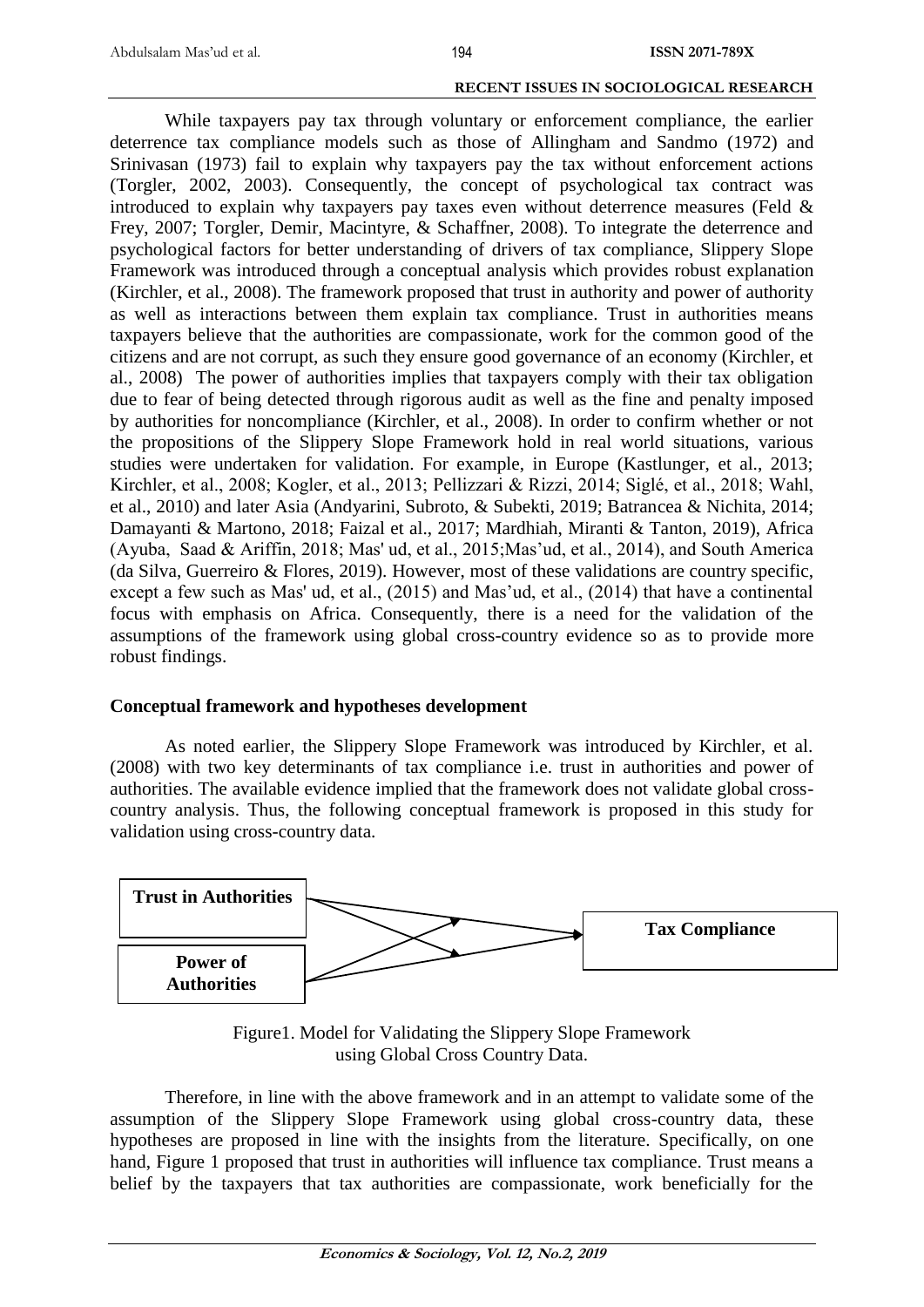common good of the citizens, ensure good governance and are not corrupt, which eventually develop moral obligation on the part of taxpayers such that they feel obliged to comply with their tax obligations. On the other hand, Figure 1 also proposed that power of authority will also influence tax compliance. Power of authority refers to the perception by taxpayers that tax officials have the ability to detect and punish illegal tax noncompliance through rigorous audit to detect the evasion and authorities' power to fine the evaders. Beyond these individual influences, Figure 1 further proposed that trust in authorities and power of authorities interact and work together in influencing tax compliance, such that the existence of low trust needs to be complemented with high power and vice versa for significant tax compliance to take effect. The propositions of the framework was initially postulated by Kirchler, et al. (2008) and further validated by many scholars among European countries (Kastlunger, et al., 2013; Pellizzari & Rizzi, 2014; Siglé, et al., 2018), Asian countries (Andyarini et al., 2019; Damayanti & Martono, 2018;Mardhiah, et al., 2019), Africa countries (Ayuba, et al., 2018; Mas' ud, et al., 2015) as well as South America (da Silva, et al., 2019). However, such validation has not been carried-out through global cross-country analysis, hence, Figure 1 proposed such validation from a large sample of about 158 countries globally.

# **Influence of trust in authorities on tax compliance**

The initial proposition by the slippery slope framework holds that trust in authorities predicts voluntary tax compliance (Kirchler, et al., 2008). In a logical synthesis, it was also concluded by Muehlbacher and Kirchler (2010) and Lisi (2011) that trust is crucial in explaining tax compliance. The first empirical evidence of slippery slope framework revealed a strong support for the postulation that trust is a predictor of voluntary tax compliance (Wahl, et al., 2010). Specifically, it was confirmed by Wahl, et al. that voluntary tax compliance is high in a scenario when authorities are trustworthy. Another finding also revealed that trust in authorities improves voluntary compliance, and voluntary tax compliance has a strong negative relationship with tax evasion (Muehlbacher, Kirchler, & Schwarzenberger, 2011). This finding was also confirmed in Italy (Kastlunger, et al., 2013). In Austria, Hungary, Romania and Russia empirical evidence from the test of the framework revealed that trust is a significant predictor of voluntary tax compliance (Kogler, et al., 2013). Findings by Pellizzari and Rizzi (2014) also confirmed such influence. Recent empirical evidence using selfemployed taxpayers in Austria also confirmed the direct influence of trust in authority on tax compliance (Kogler, Muehlbacher, & Kirchler, 2015). More recently, Faizal et al., (2017) proposed and confirmed the effect of trust in authority on tax compliance in Malaysia, as well as Siglé, et al., (2018) among corporate taxpayers in Netherland; Damayanti and Martono (2018) and Andyarini, et al., (2019) among individual taxpayers in Indonesia; Ayuba, et al (2018) among SMEs in Nigeria and da Silva et al (2019).

Contrastingly, using cross-country data involving 37 nations in Africa, it was found that trust in authority, though correlated with tax compliance, it does not have any significant causing effect (Mas' ud, et al., 2015). Similarly, findings from data comprising 29 African countries showed that trust in authority individually does not influence tax compliance but it does through the interaction with the power of authorities (Mas'ud, et al., 2014). Despite all the available evidence around the world, empirical validation of the slippery slope framework is still not as expected in the extant literature. Moreover, there is paucity of proof in tax compliance literature regarding global cross-country analysis on the influence of trust in authorities on tax compliance; hence, the following hypothesis is proposed.

**H1**: Trust in authorities has a significant positive influence on tax compliance globally.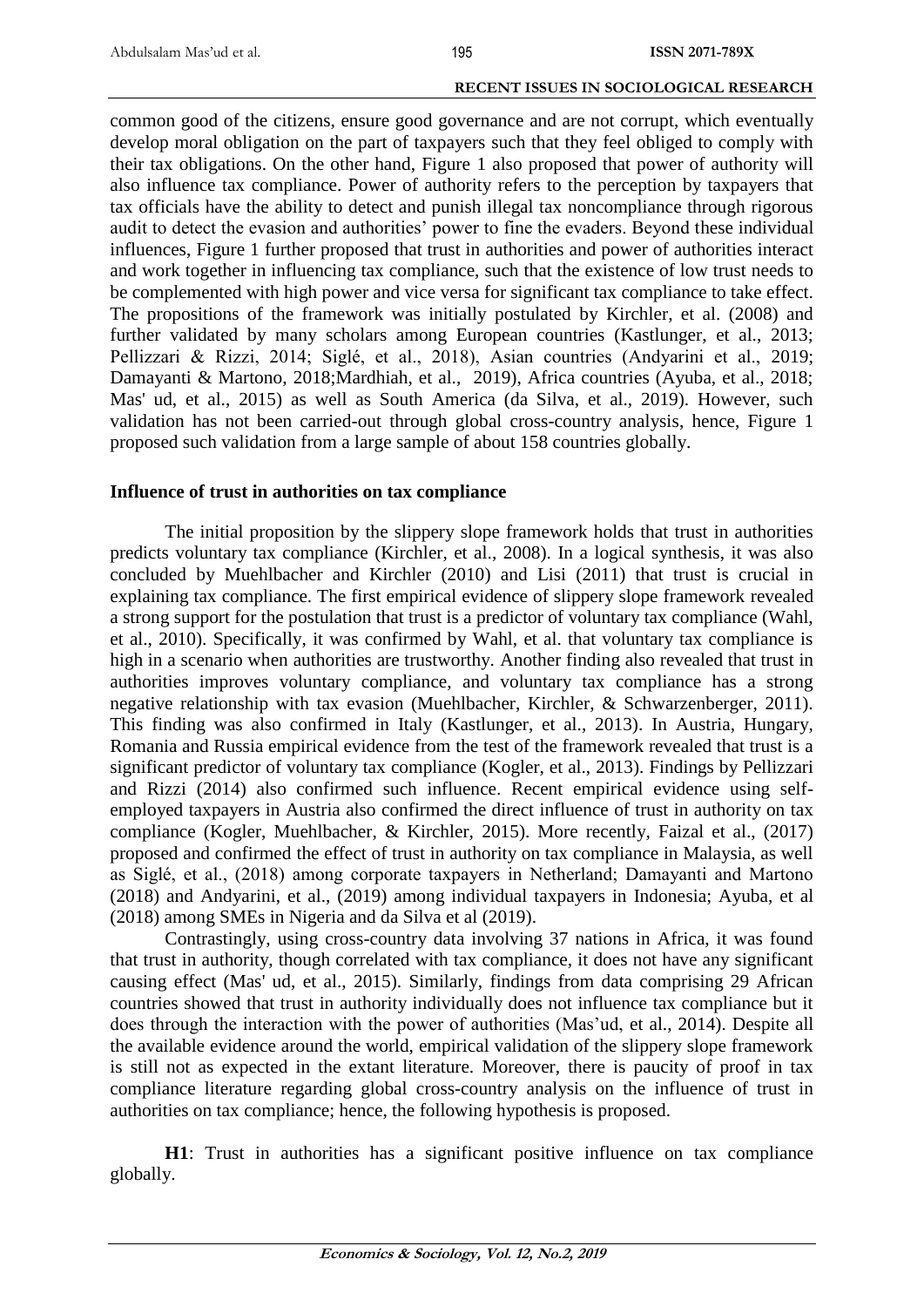• Influence of Power of Authorities on Tax Compliance.

From its inception, the slippery slope framework proposed that power of authority influences enforced tax compliance (Kirchler, et al., 2008). By synthesizing the postulations of the framework through conceptual analysis, it was hypothesized that power of authorities can significantly influence enforced tax compliance (Lisi, 2011; Muehlbacher & Kirchler, 2010). The pioneer empirical evidence on validation of framework's postulations revealed that power of authorities significantly influences enforced tax compliance (Wahl, et al., 2010). Many studies in various settings confirmed the influence of power of authorities on enforced tax compliance ( Andyarini, et al., 2019; Damayanti & Martono, 2018; da Silva, Guerreiro & Flores, 2019; Kastlunger, et al., 2013; Kogler, et al., 2013; Kogler, et al., 2015; Muehlbacher, et al., 2011; Pellizzari & Rizzi, 2014; Prinz, Muehlbacher, & Kirchler, 2014; Siglé, et al., 2018).

Contrarily, a few studies using cross-country analysis power of authorities found insignificant causing effects on tax compliance (Mas' ud, et al., 2015; Mas'ud, et al., 2014). Moreover, it was found recently that neither legitimate power nor coercive power influence tax compliance (Faizal et al., 2017). More recently, additional evidences have further confirmed the existence of insignificant effect of power of authority on tax compliance. Such has been reported in the study of corporate taxpayers in Netherland (Siglé, et al., 2018) and individual taxpayers in Indonesia (Mardhiah, Miranti & Tanton, 2019).

Despite the ample evidence on the validation of slippery slope framework that provides mixed findings, global cross country analysis on the influence of power of authority on tax compliance is lacking, hence the need for more evidence. Thus, the development of the following hypothesis:

**H2**: Power of authorities has a significant positive influence on tax compliance globally.

### **Interaction effect of trust and power**

Initially, the proponents of Slippery Slope Framework (Kirchler, et al., 2008) postulate that trust and power interact in explaining tax compliance. This postulation has been validated in many studies (Kastlunger, et al., 2013; Kogler, et al., 2013; Kogler, et al., 2015; Muehlbacher, et al., 2011; Pellizzari & Rizzi, 2014; Prinz, Muehlbacher, & Kirchler, 2014). This was further confirmed through cross-country analysis among African countries (Mas'ud, et al., 2014). More recent evidence also confirmed interaction effects in the Slippery Slope Framework. For example, among SMEs in Nigeria (Ayuba, et al., 2018), among individuals in Central Java Indonesia (Damayanti & Martono, 2018) as well as among corporate taxpayers in Netherland (Siglé, et al., 2018).

Despites these interesting findings which confirmed the interaction effects of trust in authority and power of authority in influencing tax compliance, evidence is lacking from global cross-country perspectives. Thus, validation of interaction effect of trust in authority and power of authority using global cross-country data will provide more evidence to the validation of the framework, hence, it is hypothesized as follows.

**H3:** Power of authorities and trust in authorities significantly interact in influencing tax compliance globally.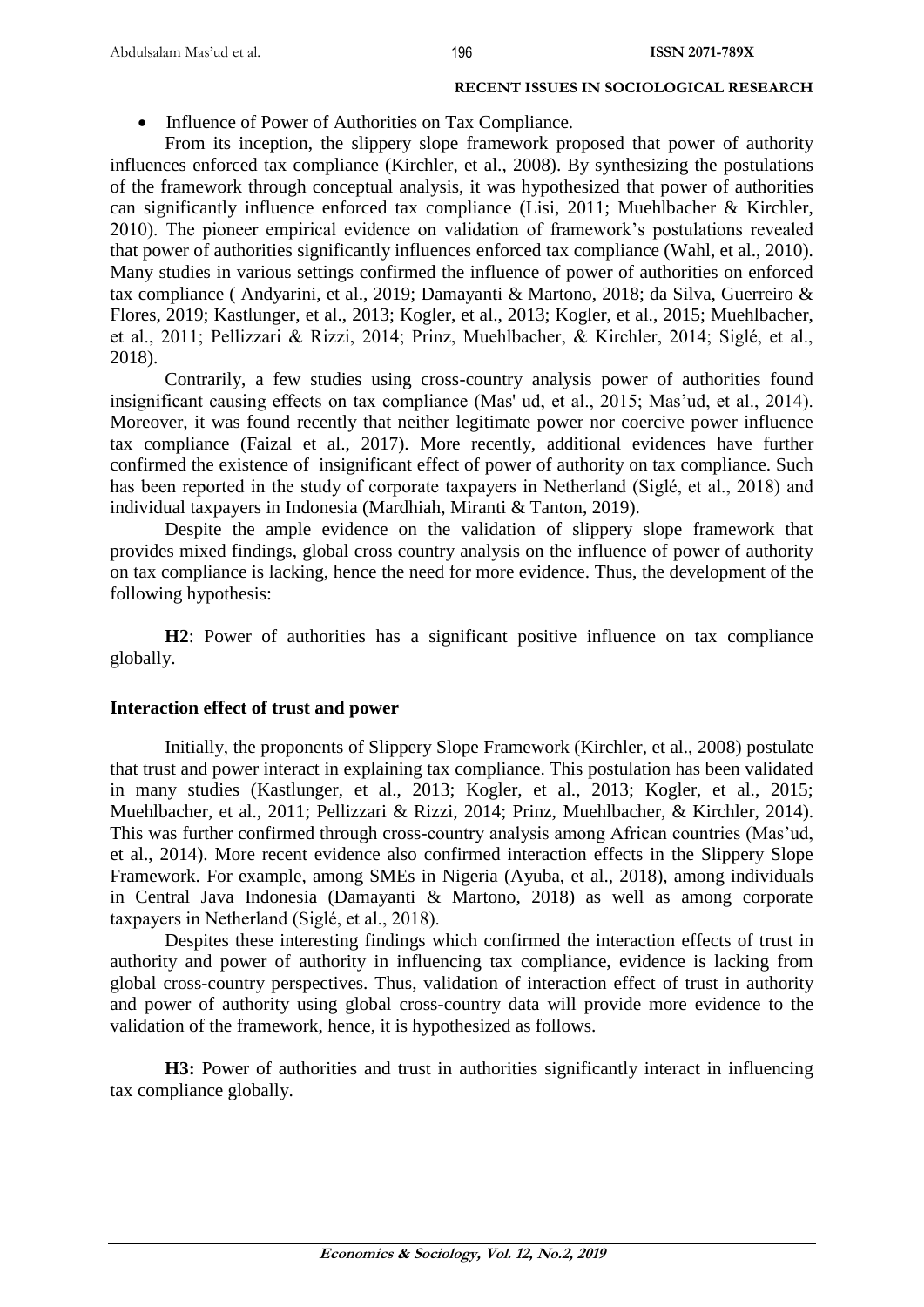#### 197

#### **RECENT ISSUES IN SOCIOLOGICAL RESEARCH**

### **2. Methodological approach**

This section discusses the methodology and methods used in conducting the study. It discusses the population and sample, variables and its measurement, data as well as data analysis techniques.

The study has a population of 193 countries based on the United Nations membership. A sample of 158 countries was selected using the multi-stage sampling technique. In the first instance, all 193 countries were given equal chance of being selected. At the second instance, countries were dropped due to lack of data for one of the three (3) variables i.e. tax compliance, trust in authorities, and power of authorities. This process left us with only 158 countries as the final sample. In essence, the participating countries in the analysis have all the data for the three variables while some countries were omitted due to a lack of one or more data for the three (3) variables under the study.

The dependent variable, tax compliance (TC), was measured using tax percentage of GDP for all the countries. The percentage implied that low percentage is an indication of low tax compliance (higher evasion); likewise high percentage signifies high compliance (lower evasion). For the first independent variable that is trust in authorities (TRUST), Transparency International (TI) Corruption Perception Index (CPI) was used as a proxy. The justification for using CPI scores as a proxy is based on similar studies which conducted cross-country analyses such as Kastlunger, et al., (2013); Mas'ud, Manaf and Saad (2014; 2015); Torgler, Schaffner, and Macintyre (2007); Torgler and Schneider (2009). A class interval of 0 to 100 was used by TI in measuring CPI (i.e. very corrupt 0–9; 10-19; 20-29; 30-39; 40-49; 50-59; 60-69; 70-79; 80–89; 90–100 low corrupt). For the second independent variable that is power of authorities (POWER), in line with earlier studies such as Kastlunger, et al., (2013); Mas'ud, Manaf and Saad (2014; 2015), rule of law was used as a proxy. The application of rule of law as a proxy of power of authorities is consistent with the definition of rule of law in the Worldwide Governance Indicators (WGI) by Kaufmann, Kraay and Mastruzzi (2010). It was measured using percentiles of 0 to 100% (i.e. low power 0–10th; 11-20th; 21-30th; 31-40th; 41-50th; 51-60th; 61-70th; 71-80th; 81–90th; 91–100th high power).

Due to the peculiarities of the variables, three sources were used in generating the data. For the dependent variable, i.e. tax compliance, for which tax as a percentage of GDP was used as proxy, the data was sourced from the US Central Intelligence Agency (CIA) database for the year 2016 (Central Intelligence Agency, 2017). The data for the first independent variable that is trust in authorities, for which TI's CPI was used as proxy, the data was sourced from Transparency International's Corruption Perception Index report for the year 2016 (TI, 2017). For the second independent variable that is power of authorities, for which rule of law was used as a proxy, data was sourced from the World Bank Group (WBG) report for the year 2016 (World Bank Group, 2017).

The analysis of the data was conducted through Ordinary Least Squares (OLS) Regression Analyses using SPSS version 22. Regression analysis is normally used when analyzing the influence of one or more independent variables (trust in authorities and power of authorities) on a dependent variable (tax compliance) (Pallant, 2001; 2005; Jeon, (2015). Jeon (2015) opined that regression analysis has some number of advantages such as (i) it enables the prediction or explanation of the relationship or effect of one or more variables on the other, (ii) it enables researchers to interpret results of predication or explanation easily, and, lastly, (3) it enables the testing of a theory that proposed prediction or explanation of the influence of one or more variables on the other. On the other hand, it has a number of limitations; (1) coefficient of determination which mostly explains the predictive power of the model cannot provide the extent of the importance of an additional predictor variable in a model by mere changes to R-square due to unaccounted interrelationship between the existing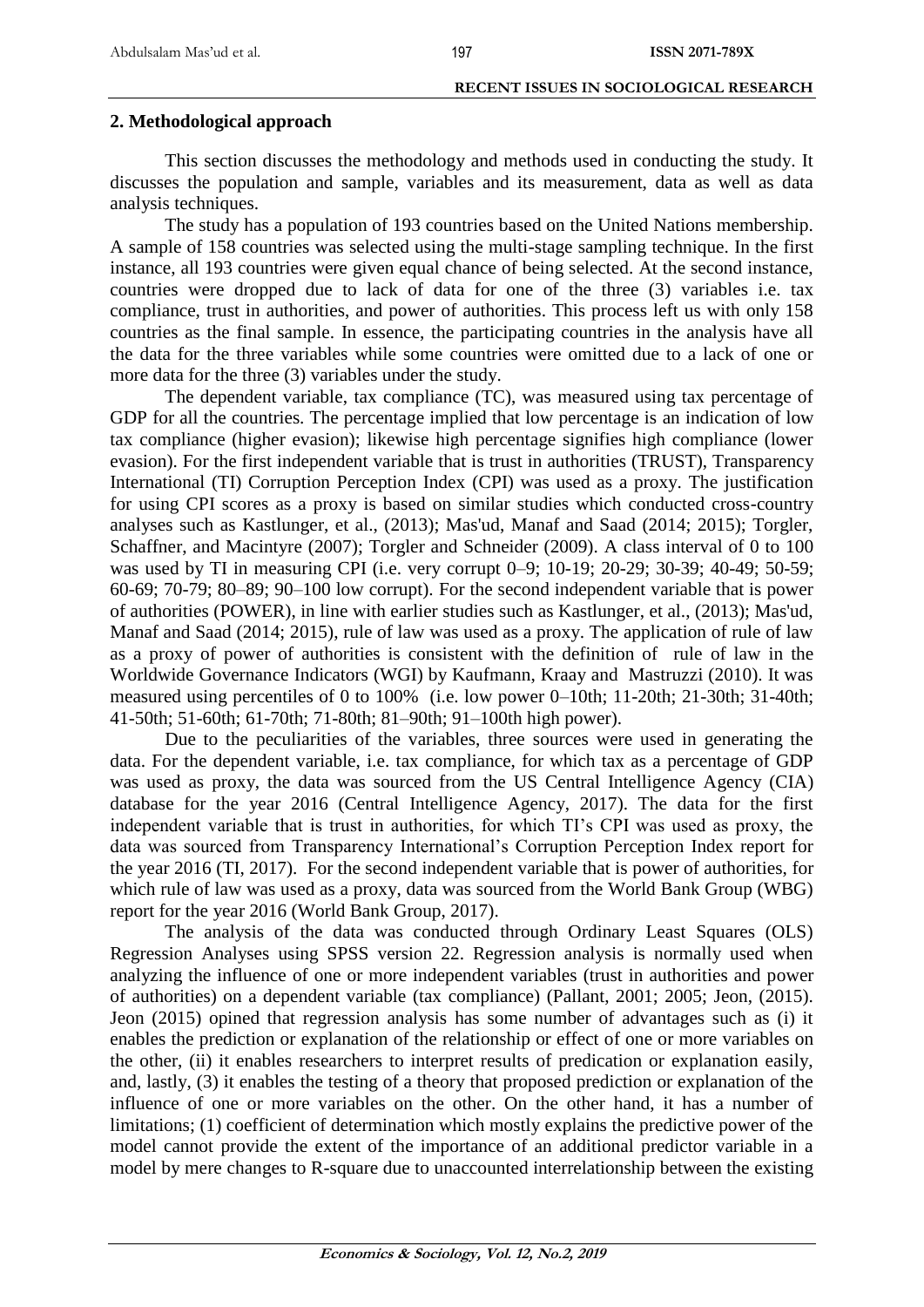and additional variables, (2) a variable can turn out to be statistically insignificant when combined with other variables in a regression model but could be statistically significant when regressed separately, regression analysis could not provide explanation to this variation. For instance, in the current model the combination of trust in authority and power of authority render power statistically insignificant; however, separate analysis may likely produce different results, notwithstanding this possibility due to a lack of theoretical support that has not been examined here, as the Slippery Slope Framework proposed the examination of the two variables in a single and not separate research model. Lastly, (3) where there are many regression equations for a single dependent variable which all turn out to be significant, selecting the best model could be problematic especially when there is no significant importance in the changes in R-square. Alternatively to OLS regression is the use of Covariance-Based Structural Equation Modeling (CB-SEM) and Partial Least Squares Structural Equation Modeling (PLS-SEM), however, its application for secondary data (particularly CB-SEM due to its confirmatory nature) has not been commonly applicable in the literature (Hair, et al., 2018). The major problem with SEM is restrictive assumptions such as (1) the assumption that variables are measured without error, (2) residuals are not correlated and (3) causal flow is unidirectional (Jeon, 2015). However, in reality these assumptions are not provable because it is difficult to measure variables without error; it is also unreasonable to assume non-correlation among residuals from different equations (Jeon, 2015). Due to these reasons, OLS regression analysis was found to be more justified for data analysis in this study.

### **3. Conducting research and results**

In this section, the results obtained from the data analysis which includes descriptive analysis of the study's variables, tests of normality and colinearity, hierarchical regression analysis and model fit assessment are presented.

# *3.1. Descriptive analysis*

Descriptive statistics analyses the nature of dispersion of the study's variables. Here it presents results relating to minimum, maximum, mean and standard deviation scores as contained in Table 4.1.

| Variables    | N   | Minimum | Maximum | Mean  | Std. Deviation |
|--------------|-----|---------|---------|-------|----------------|
| TC           | 158 | 2.00    | 60.70   | 26.98 | 12.09          |
| <b>TRUST</b> | 158 | 10.00   | 90.00   | 42.83 | 19.28          |
| <b>POWER</b> | 158 | .00     | 100.00  | 47    | 28.45          |

Table 1. Descriptive statistics of study variables

The descriptive statistics depicted that 158 countries were analyzed in the study. The minimum tax compliance around the world measured using tax as a percentage of GDP is 2% while the maximum worldwide is 60.70%. The mean tax compliance is 26.98 while the standard deviation is 12.09. This implies that the average tax compliance around the world is 26.98% except for about 12.09% countries whose tax compliance significantly differ from the global average score. For trust in authorities measured using CPI perception, the minimum perception of corruption is 10% while the maximum CP is 90% among the sample countries. The mean trust is 42.83 while the standard deviation is 19.28. This implies that the average trust among sample countries is 42.83% except for 19.28% of the sampled countries whose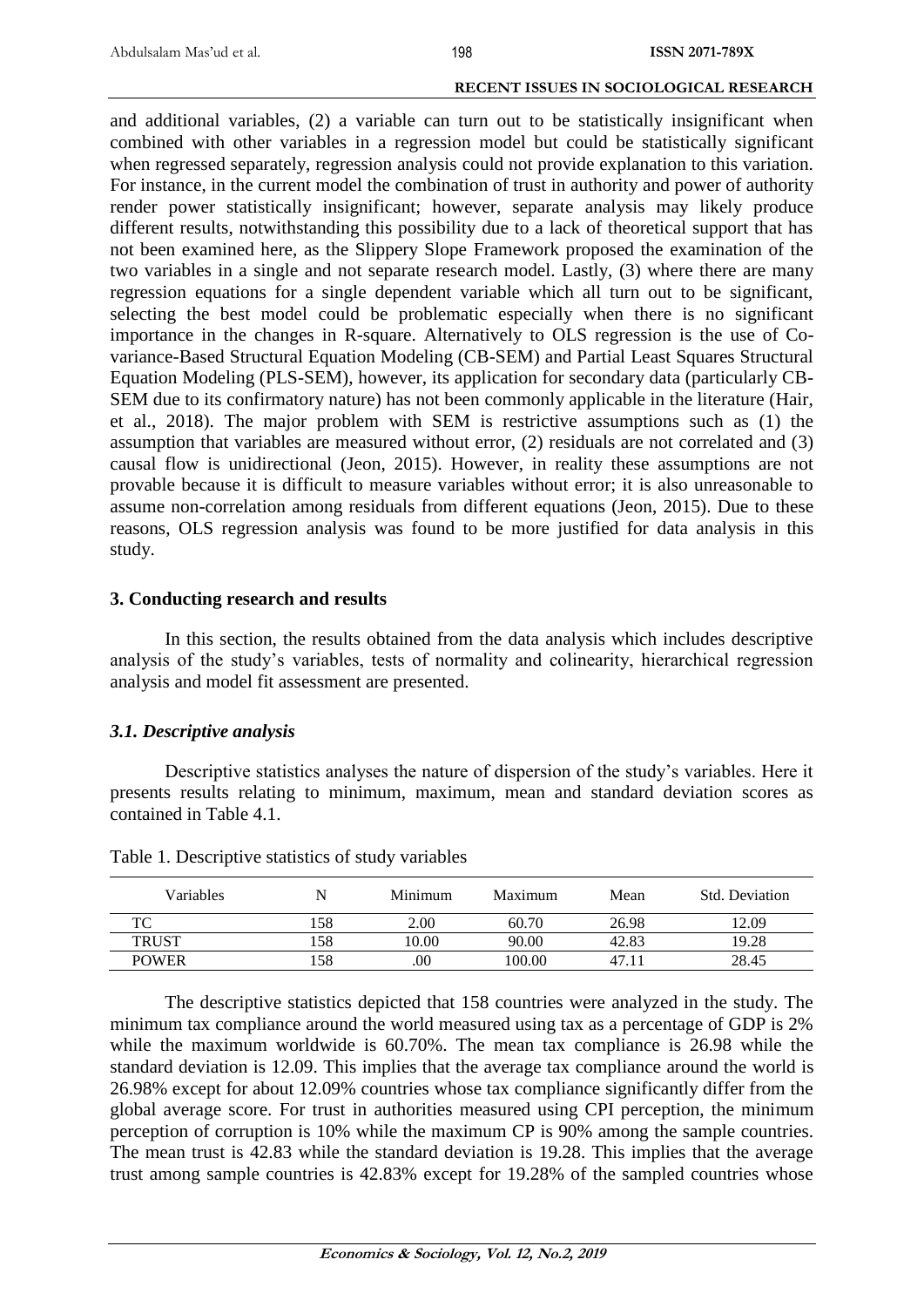199

### **RECENT ISSUES IN SOCIOLOGICAL RESEARCH**

trust score differs significantly from the average score. For the power of authorities measured using rule of law, the minimum score is 0 while the maximum is 100%. This means that the application of rule of law as a proxy of power of authority is 0% in some countries while is it up to 100% in others. The mean power is 47.11 with a standard deviation of 28.45. This implies that the average rule of law among the countries sampled in this study is 47.11% except for about 28.45% of the countries whose rule of law differs significantly from the global average. This high deviation could not be surprising considering that some countries recorded up to 100% in rule of law. Interestingly, in all the three cases, the descriptive analysis showed a good dispersion of scores across the study variables.

# *3.2. Normality test*

In a regression analysis, one of the fundamental requirements is the normality of the data for variables under the study. It is required that the data should be normally distributed. Normality can be tested using both graphical and statistical approaches. This study adopts the statistical approach for testing normality. This approach postulates the use of Skewness and Kurtosis in testing the normality of data. The result of the normality test is contained in Table 2.

| Variables    |           |                  | <b>Skewness</b> | <b>Kurtosis</b>  |            |  |
|--------------|-----------|------------------|-----------------|------------------|------------|--|
|              | Statistic | <b>Statistic</b> | Std. Error      | <b>Statistic</b> | Std. Error |  |
| TC           | .58       | .444             | .193            | $-.394$          | .384       |  |
| <b>TRUST</b> | !58       | .739             | .193            | $-.217$          | .384       |  |
| <b>POWER</b> | .58       | .150             | .193            | $-1.108$         | .384       |  |

The results of Skewness and Kurtosis used in testing the normality of data using statistical approach as contained in Table 2 indicated that the normality requirement is not violated in line with the suggestion of Curran et al (1996) and West et al (1995) who postulated that the values should be less than 2 and 7 for Skewness and Kurtosis respectively. To further confirm the normality of the data, Jarque-Bera statistic was used based on the null hypothesis that there is no difference between our distribution and a normal distribution. The result from the Jarque-Bera test statistics revealed that (Jarque-Bera  $\gamma_{55.25}$ , 0.05 > p > 0.1), confirming no significant difference between distribution and a normal distribution.

# *3.3. Test of multi-colinearity test*

Another fundamental requirement of regression analysis is multicolinearity among the study's variables. It requires that two exogenous variables not perform equal function in a single regression model. Hair et al's (2016) statistical approach of testing multicolinearity using Tolerance and Variance Inflation Factor (VIF) was employed in this study as depicted in Table 3.

| <b>Variables</b> | <b>Collinearity Statistics</b> |            |  |  |
|------------------|--------------------------------|------------|--|--|
|                  | Tolerance<br>.147<br>.147      | <b>VIF</b> |  |  |
| <b>TRUST</b>     |                                | 6.810      |  |  |
| <b>POWER</b>     |                                | 6.810      |  |  |

|  |  |  | Table 3. Multicolinearity test |  |  |
|--|--|--|--------------------------------|--|--|
|--|--|--|--------------------------------|--|--|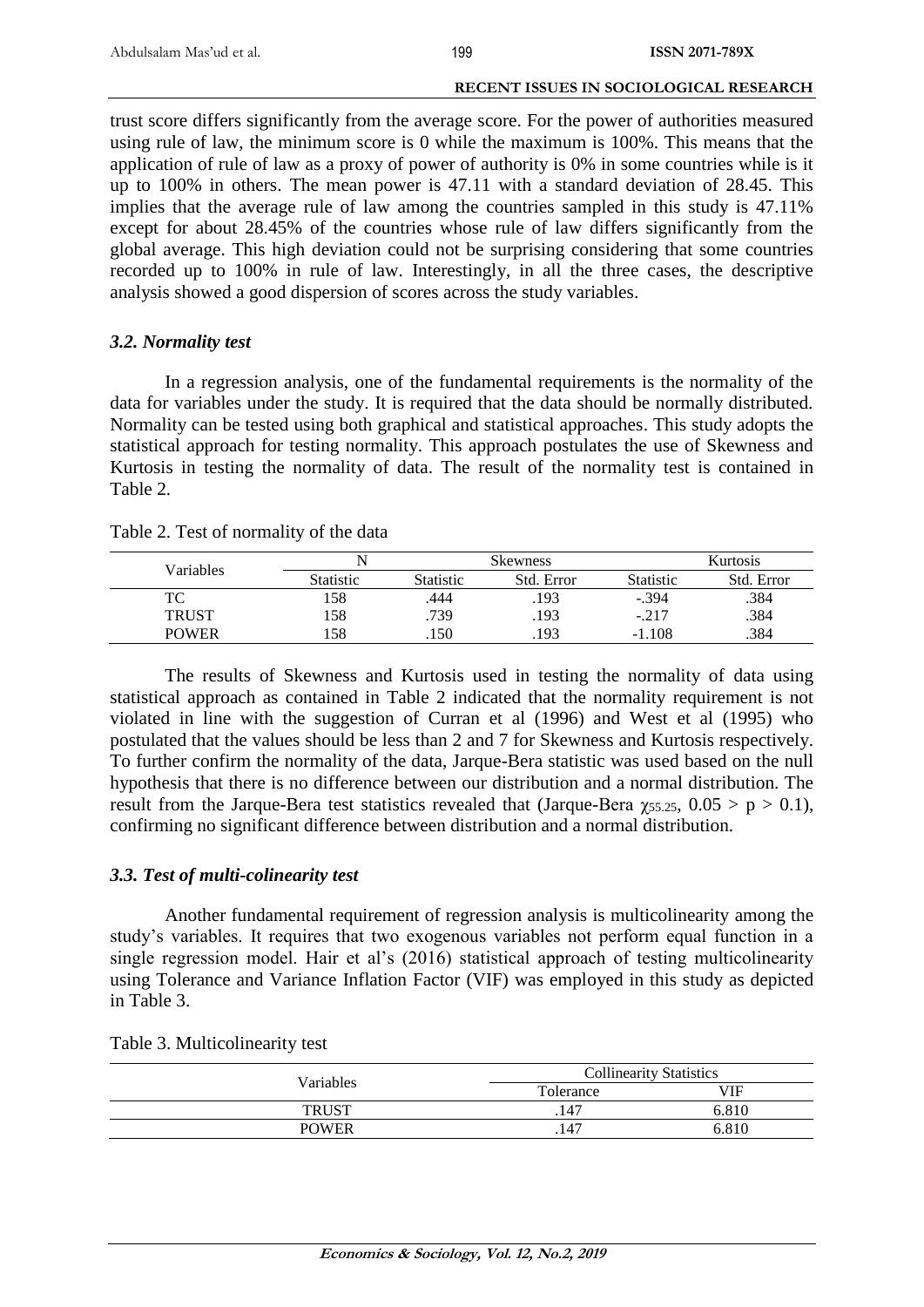The consistent cutoff values shows that none of the two independent variables violated the assumptions of multiclinearity based on the cut-off values of above than 0.1 for Tolerance and less than 10 for VIF. This result revealed that the two variables functioned independently in the research model.

# *3.4. Regression Analysis and Hypotheses Testing*

Having satisfied the fundamental assumptions of regression analysis, Table 4 presents the result of the direct and interaction effect of trust in authorities and power of authorities on tax compliance.

| Models       | Unstandardized<br>Coefficients |      | Standardized<br>Coefficients |      |      |                      |                      |
|--------------|--------------------------------|------|------------------------------|------|------|----------------------|----------------------|
|              | S.E                            |      | Beta                         |      | Sig. | Hypotheses           | Hypotheses<br>Number |
| <b>TRUST</b> | .406                           | .188 | .647                         |      |      | 2.159 .032 Supported | H1                   |
| <b>POWER</b> | .021                           | .083 | .049                         | .249 |      | .804 Not Supported   | H <sub>2</sub>       |
| TRUST*POWER  | .001                           | .002 | $-133$                       | .397 |      | .692 Not Supported   | H3                   |

Table 4. Regression analysis and hypotheses testing

Table 4 presents the results of the regression analysis for hypotheses testing. Hypotheses one and two focused on the direct influence of trust in authorities and power of authorities on tax compliance while hypothesis three focused on interaction effects of the two independent variables on tax compliance. For the direct influence, it can be recalled that hypothesis one postulated that trust in authorities has significant positive influence on tax compliance globally. The result from 158 countries supported this postulation ( $\beta$ =0.406, *t*=2.159, *p*=.032). The finding is consistent with prior literature such as Muehlbacher and Kirchler [\(2010\)](#page-11-0); Lisi (2011); Wahl*[, et al.](#page-12-0)*, (2010); Muehlbacher, Kirchler, and Schwarzenberger (2011); [Kastlunger](#page-11-1)*, et al.*, (2013); [Kogler](#page-11-2)*, et al.*, (2013); Pellizzari and Rizzi [\(2014\)](#page-11-3); [Kogler, Muehlbacher, and Kirchler \(2015\)](#page-11-4); and Faizal et al., (2017) which confirmed the effect of trust in authority on tax compliance. The result is also consistent with Siglé, et al., (2018) who confirmed the efffect of trust in authority on tax compliance among corporate taxpayers in Netherland. It is consitent with Damayanti and Martono (2018) and Andyarini, et al., (2019) who found the influence of trust in authority and power of authority among individual taxpayers in Indonesia as well as that of da Silva et al (2019) in Brazil.

For hypothesis two, which postulated that power of authorities has significant positive influence on tax compliance globally, this hypothesis is not supported based on the analysis conducted using the data from 158 countries  $(\beta = 0.021, t = -0.249, p = .804)$ . This is not surprising as findings from prior literature revealed a similar result. Specifically, it was found that neither legitimate power nor coercive power influence tax compliance (Faizal et al., 2017). It is also consistent with the result of [Mas' ud](#page-11-5)*, et al.*, (2015) who found an insignificant effect of power of authority across African countries. It was also similar to that of Siglé, et al., (2018) who found no signficant influence of power on enforced tax compliance among corpoate taxpayers in Netherland as well as that of Mardhiah et al., (2019) who found insignificant influence of power of authority on enforced tax compliance among individual taxpayers in Indonesia.

For the last hypothesis, which proposed the interaction effect of trust in authorities and power of authorities in influencing tax compliance globally, the hypothesis is not supported by the data from 158 countries  $(\beta = 0.001, t = -0.397, p = .692)$ . This is consistent with the finding from African specific data analyzed by Mas'ud*, et al.*[, \(2014\)](#page-10-0) which found insignificant interaction effects of trust in authority and power of authority on tax compliance.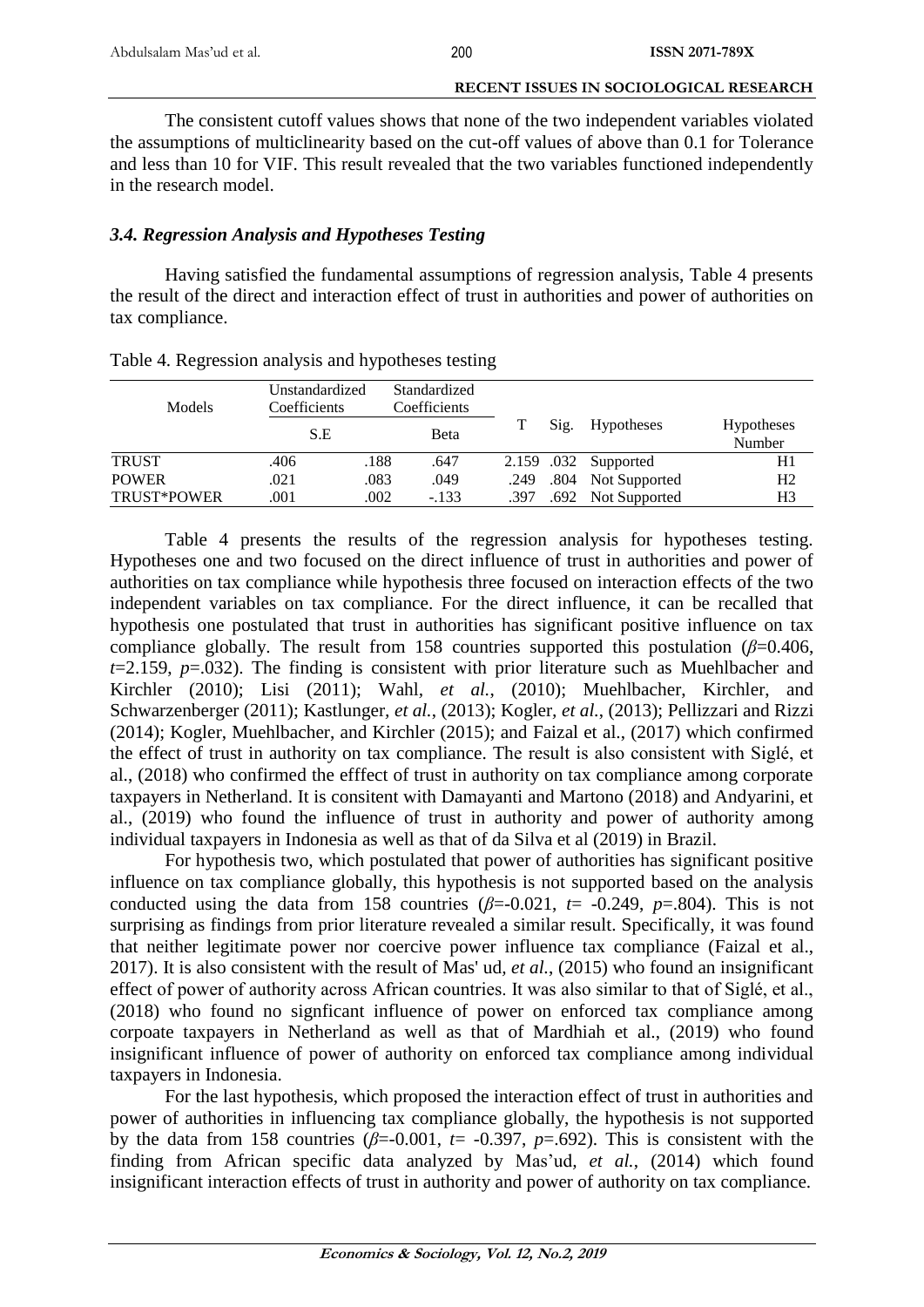### *3.5. Model Fit*

In assessing the model fit, two criteria were used which were F-test and R-Square. For the first criterion, it can be seen from the model that the right selection of variable were made in an attempt to explain tax compliance. To put it differently, combining trust in authorities and power of authorities in a single research mode to explain tax compliance is found to be superb based on the F value which was found to be significant at less than 1%.

For the second criterion i.e. R-square, the result showed that the data sufficiently fit the model as the variables used in the study were able to explain 31.7% of the changes in tax compliance. This can be considered above the moderate level of 15% in line with Cohen [\(1988\)](#page-11-2). In essence, the R-square of the model shows that trust in authorities and power of authorities explains 31.7% of the variation of tax compliance. The remaining 68.3% can be explained by other variables not included in the current research model.

### **Conclusion**

TThe study validates the key assumption of the *"Slippery Slope Framework"* from the perspective neglected by the extant literature. Out of the 193 countries under the United Nations member country list, 158 were used as a sample of the study to ensure global crosscountry validation of the framework using the data for 2016. From the analyses, it was found that trust in authorities has a significant positive influence on tax compliance while the power of authorities has not. The study also failed to establish significant interaction effect of trust in authorities and power of authorities on tax compliance using global cross-country data.

The finding indicates that trust in authorities is stronger than power of authorities in explaining tax compliance globally. Thus, the finding highlights the need to strengthen the two dimensions of trust (trust in central government and trust in tax authorities) in enhancing tax compliance globally. This means that the central government needs to ensure that the taxpayer monies are used judiciously in executing infrastructural projects and for the provision of public goods. For the tax authorities, they must ensure fairness and equity among the taxpayers by making it possible for each taxpayer to pay the correct amount of tax. Regarding the weak influence of power of authorities on tax compliance, it will continue to play a critical role in enhancing compliance since, in many instances; enforcement action is required before some taxpayers comply with their obligations.

Theoretically, the study contributes not only to the *"Slippery Slope Framework"* but also to other psychological theories such as theory of trust (Brewster, 1998) as well as Cognitive Theory (Bandura, 1991) which postulates that individuals execute actions based on personal moral reasoning and internal obligations, as well as Social Exchange Theory (Emerson, 1976) which is based on the exchange negotiation among or between parties involved, indicating that when taxpayers perceive to receive benefit equal or more than what they pay as taxes they will be more willing to comply with their tax obligations.

The study has been associated with a number of limitations which signifies the direction for future research. First, while the study attempted to validate the *"Slippery Slope Framework"* using all the countries around the world, it was only able to use 158 out of 193 countries as it was constrained by a lack of data for some of the study's variables in relation to those countries. Future research should try as much as possible to optimize the number of the countries to be used in the analysis beyond what has been used here. Secondly, the R-square of the model only explained 31.7% of the variation in tax compliance by the trust in authorities and power of authorities; this highlights the need to integrate other moderating and mediating variables that can possibly enhance the explanation of tax compliance beyond which had been explained by the only two variables. Future research should explore more on

**Economics & Sociology, Vol. 12, No.2, 2019**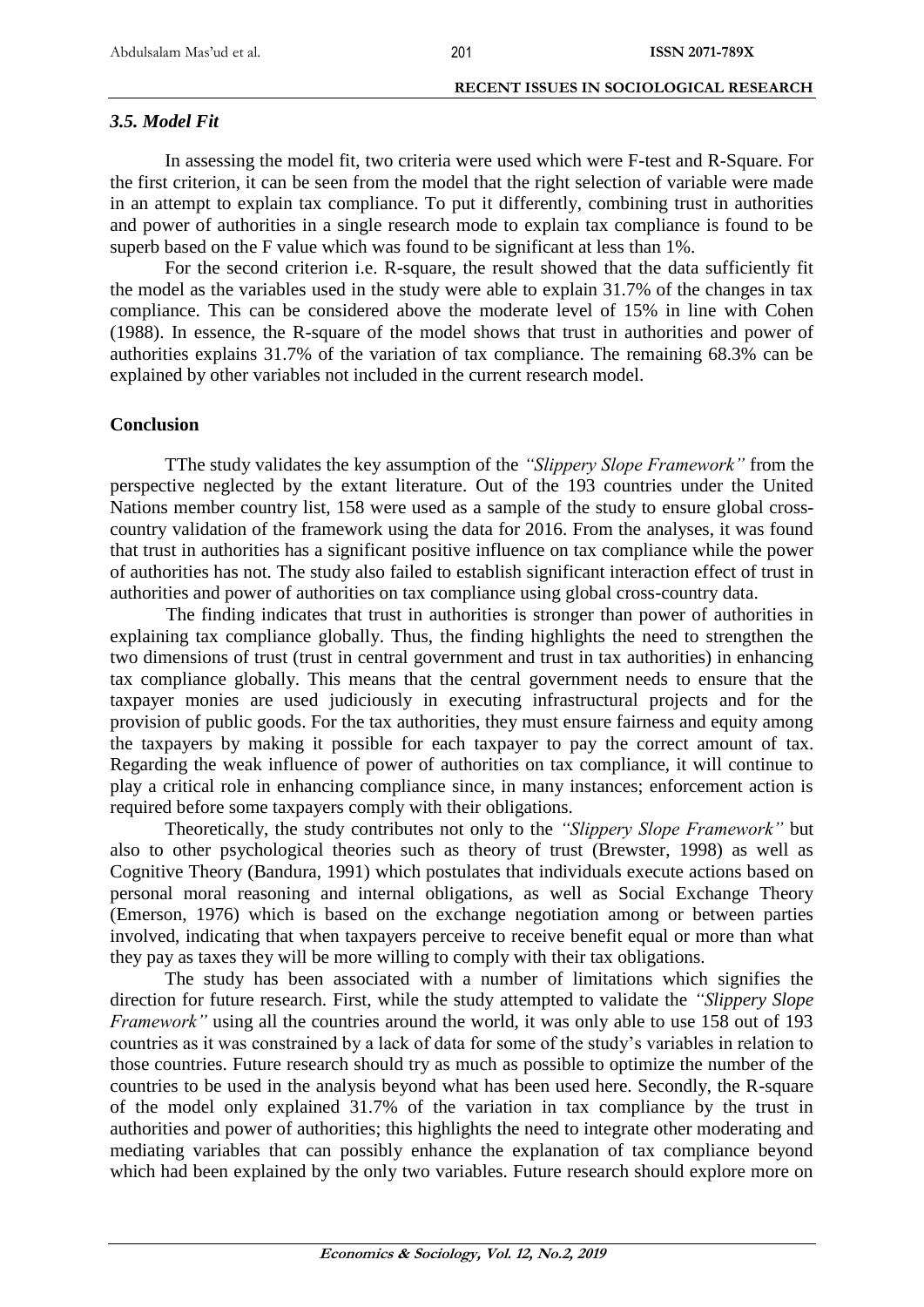this direction. Lastly, as this study failed to establish the significant influence of power of authorities and its interaction with trust in authorities in explaining tax compliance, future research should attempt in disaggregating the data into continents such as Africa, Asia, America and Europe. Possibly, the disaggregation of data can provide more interesting finding especially in relating to power of authorizes and its interaction with trust in authorities in explaining tax compliance.

### **References**

- Andyarini, K. T., Subroto, B., & Subekti, I. (2019). The Influence of Cooperative Taxpayers' Trust and the Power of Tax Authority on Cooperatives Taxpayer Compliance. In *5th Annual International Conference on Accounting Research (AICAR 2018)*. Atlantis Press.
- Allingham, M. G., & Sandmo, A. (1972). Income Tax Evasion:A Theoretical Analysis *Journal of Public Economics, 1*, 323-338.
- Ayuba, A., Saad, N., & Ariffin, Z. Z. (2018). Testing the Assumptions of Slippery Slope Framework on Tax Compliance: Evidence from Nigerian SMEs. *DLSU Business & Economics Review*, *27*(2) 166-178.
- Bandura, A. (1991). Social cognitive theory of self-regulation. *Organizational Behavior and Human Decision Processes*, *50*(2), 248-287.
- Batrancea, L., & Nichita, R.-A. (2014). A Bird'S Eye View On Citizens' Trust In And Power Of Tax Authorities In East And South Asia. *Annals-Economy Series, 1*, 192-202.
- Benk, S. & Budak, T. (2012). Power and trust as determinants of voluntary versus enforced tax compliance: Empirical evidence for the slippery slope framework from Turkey. *African Journal of Business Management*, *6*(4), 1499-1505.
- <span id="page-10-0"></span>Brewster, D. R. (1998). A Theory of Trust: An Exposition of Francis Fukuyama's "Trust" *The Annual Meeting of the Southwestern Sociological Association.*
- Central Intelligence Agency. (2017). World Facts Book. Retrieved from https:/[/www.cia.gov/library/publications/the-world-factbook/geos/ni.html](http://www.cia.gov/library/publications/the-world-factbook/geos/ni.html) (Accessed 7th April, 2017)
- Cohen, J. (1988). Statistical power analysis for the behavioral sciences. 2nd ed. Hillsdale: Lawrence Erlbaum Associates, NJ.
- Curran, P.J. West, S.G. & Finch J.F. (1996). The robustness of test statistics to normality and specification error in confirmatory factor analysis, *Psychological Methods, 1(1)16.*
- Damayanti, T. W., & Martono, S. (2018). Taxpayer Compliance, Trust, and Power. *Jurnal Keuangan dan Perbankan*, *22*(2), 231-239.
- da Silva, F. P., Guerreiro, R., & Flores, E. (2019). Voluntary versus enforced tax compliance: the slippery slope framework in the Brazilian context. *International Review of Economics*, 1-34.
- Emerson, R. M. (1976). Social exchange theory. *Annual Review of Sociology*, 2(1), 335-362.
- Faizal, S. M., Palil, M. R., Maelah, R., & Ramli, R. (2017). Power and Trust as Factors Influencing Tax Compliance Behavior in Malaysia. *Asian Journal of Accounting and Governance*, *8*, 79-85.
- Feld, L. P., & Frey, B. S. (2007). Tax compliance as the result of a psychological tax contract: The role of incentives and responsive regulation. *Law & Policy, 29*(1), 102-120.
- Hair Jr, J. F., Hult, G. T. M., Ringle, C., & Sarstedt, M. (2016). *A primer on partial least squares structural equation modeling (PLS-SEM)*. Sage Publications.
- Hair, J. F., Risher, J. J., Sarstedt, M., & Ringle, C. M. (2018). When to use and how to report the results of PLS-SEM. *European Business Review*, (just-accepted), 00-00.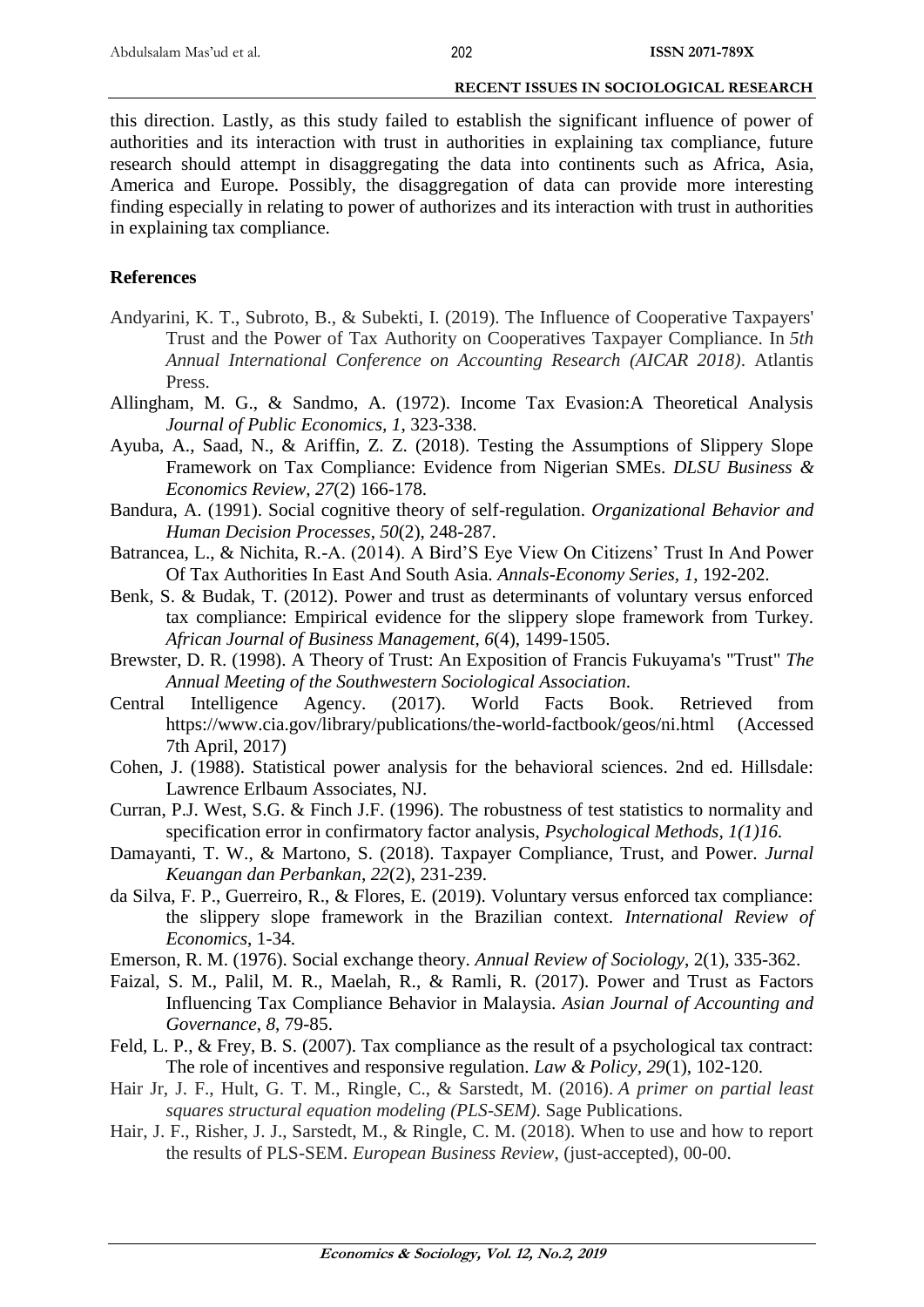- Jackson. B.R., and Milliron, V.C. (1986). Tax compliance research: Findings, problems, and prospects. *Journal of Accounting Literature*, *5*, 125-65.
- Jeon, J. (2015). The strengths and limitations of the statistical modeling of complex social phenomenon: Focusing on SEM, path analysis, or multiple regression models. *Int J Soc Behav Educ Econ Bus Ind Eng*, *9*(5), 1594-1602.
- <span id="page-11-1"></span>Kastlunger, B., Lozza, E., Kirchler, E., & Schabmann, A. (2013). Powerful authorities and trusting citizens: The Slippery Slope Framework and tax compliance in Italy. *Journal of Economic Psychology, 34*, 36-45. doi:<http://dx.doi.org/10.1016/j.joep.2012.11.007>
- Kaufmann, D., Kraay, A., & Mastruzzi, M. (2010). The Worldwide Governance Indicators: Methodology and Analytical Issues *World Bank Policy Research Working Paper No. 5430*. Retrieved from SSRN:<http://ssrn.com/abstract=1682130>
- Kirchler, E., Hoelzl, E., & Wahl, I. (2008). Enforced versus voluntary tax compliance: The "slippery slope" framework. *Journal of Economic Psychology, 29*(2), 210-225. doi: <http://dx.doi.org/10.1016/j.joep.2007.05.004>
- <span id="page-11-2"></span>Kogler, C., Batrancea, L., Nichita, A., Pantya, J., Belianin, A., & Kirchler, E. (2013). Trust and power as determinants of tax compliance: Testing the assumptions of the slippery slope framework in Austria, Hungary, Romania and Russia. *Journal of Economic Psychology, 34*, 169-180. doi:<http://dx.doi.org/10.1016/j.joep.2012.09.010>
- <span id="page-11-4"></span>Kogler, C., Muehlbacher, S., & Kirchler, E. (2015). Testing the "slippery slope framework" among self-employed taxpayers. *Economics of Governance, 16*(2), 125-142.
- Lisi, G. (2011). Job search theory and the slippery slope framework: an attempt to integration (No. 2011-02).
- Mardhiah, M., Miranti, R., & Tanton, R. (2019). The Slippery Slope Framework: Extending the Analysis by Investigating Factors Affecting Trust and Power. CESifo Working Paper No. 7494. Available at SSRN: https://ssrn.com/abstract=3338850
- <span id="page-11-5"></span>Mas' ud, A., Manaf, N. A. A., & Saad, N. (2015). Testing assumptions of the" Slippery Slope Framework" using cross-country data: evidence from Sub-Saharan Africa. *International Journal of Business and Society, 16*(3), 408.
- Mas'ud, A., Manaf, N. A. A., & Saad, N. (2014). Do trust and power moderate each other in relation to tax compliance? *Procedia-Social and Behavioral Sciences, 164*, 49-54.
- <span id="page-11-0"></span>Muehlbacher, S., & Kirchler, E. (2010). Tax compliance by trust and power of authorities. *International Economic Journal, 24*(4), 607-610.
- Muehlbacher, S., Kirchler, E., & Schwarzenberger, H. (2011). Voluntary versus enforced tax compliance: empirical evidence for the "slippery slope" framework. *European Journal of Law and Economics, 32*(1), 89-97.
- Pallant, J. (2001). SPSS Survival Guide: A step by step guide to data analysis using SPSS. Australia: Allen & Unwin.
- Pallant, J. (2005). SPSS survival guide. Crow's Nest, NSW: Allen & Unwin.
- <span id="page-11-3"></span>Pellizzari, P., & Rizzi, D. (2014). Citizenship and power in an agent-based model of tax compliance with public expenditure. *Journal of Economic Psychology*(0). doi: <http://dx.doi.org/10.1016/j.joep.2012.12.006>
- Prinz, A., Muehlbacher, S., & Kirchler, E. (2014). The slippery slope framework on tax compliance: an attempt to formalization. *Journal of Economic Psychology, 40*, 20-34.
- Siglé, M., Goslinga, S., Speklé, R., van der Hel, L., & Veldhuizen, R. (2018). Corporate tax compliance: Is a change towards trust-based tax strategies justified?. *Journal of International Accounting, Auditing and Taxation*, 32, 3-16.
- Silvani, C., & Baer, K. (1997). Designing a tax administration reform strategy: experiences and guidelines.
- Srinivasan, T. N. (1973). Tax evasion: A model. *Journal of public economics, 2*(1973), 339- 346.